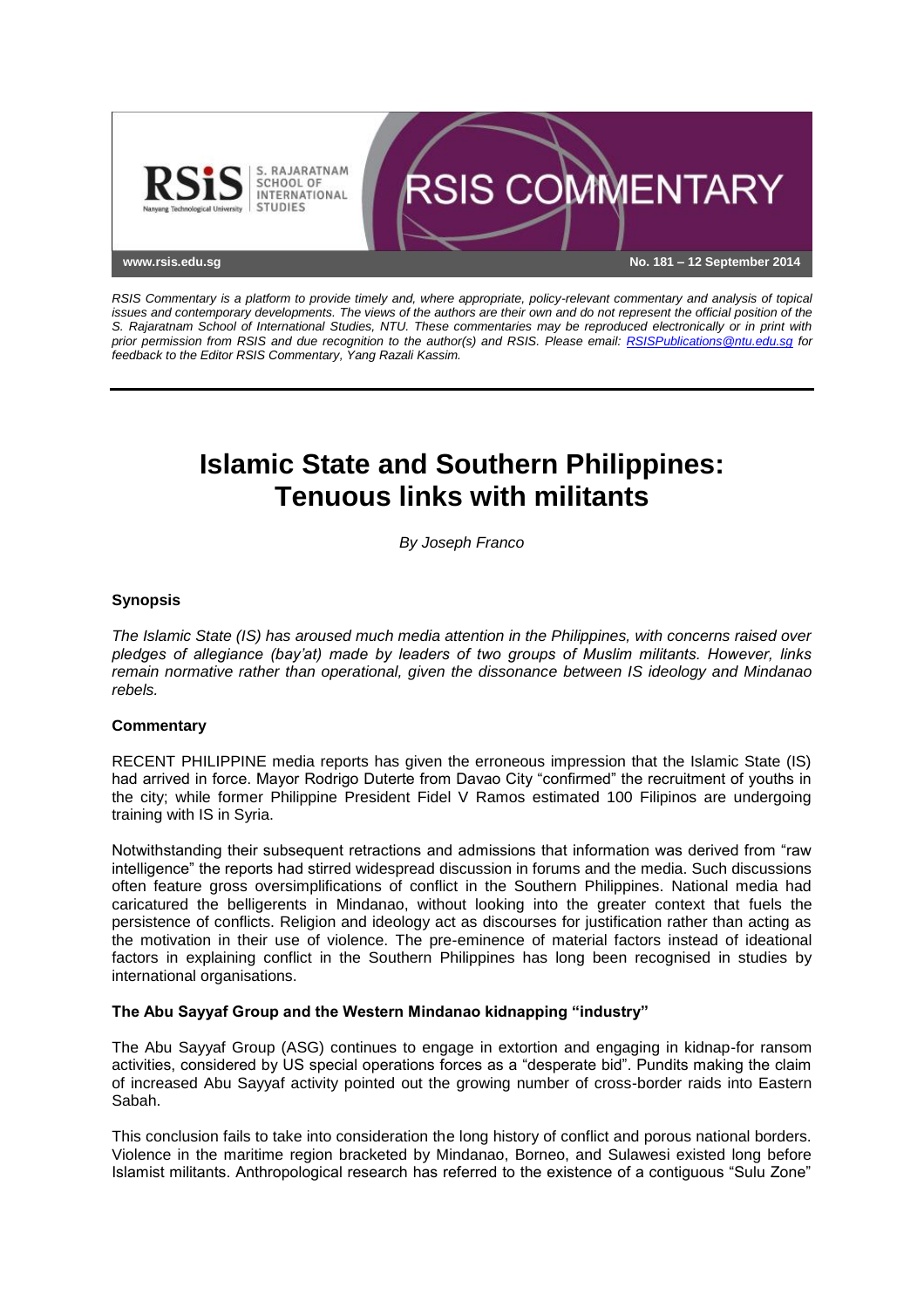characterised by slave-raiding and warfare, which in the contemporary period morphed into a hub for the illicit small arms trade. Cultural artefacts from the area such as Tausug poetry and folklore are replete with references to a "just war" and the preference for combat. Combined with high levels of illicit firearm possession in Mindanao, what results is a potent mix of socially-constructed inclination to violence and the material capability to engage in such activity.

It is telling that the Philippine military refers to ASG bands as "community armed groups", wherein members nimbly switch allegiance based on convenience. It is not uncommon for armed individuals whether or not formally aligned with the ASG, to provide assistance to their relatives who are formally linked to the Islamist group. ASG bands involved in kidnappings operate akin to a cottage industry. The islands off the coast of Western Mindanao host a coterie of individuals who grab the victims. "Facilitators" shunt the kidnapped to villages that provide "room and board" (a euphemism for detention), and up to the local officials who act as "negotiators". It is a similar modus operandi used by organised kidnapping groups operating elsewhere in the Philippines.

### **Clan warfare and the Bangsamoro Islamic Freedom Movement**

On the other hand, the Bangsamoro Islamic Freedom Movement (BIFM) in Central Mindanao is mostly motivated by clan conflicts. It is oft-ignored that the BIFM bay'at came with a major caveat explicitly stating they do not need financial or training support from overseas.

Like the ASG, the BIFM had been a consistent fixture of alarmist reporting emanating from Manila. Aside from disparate reports of Jemaah Islamiyah (JI) members seeking refuge in Central Mindanao, there is little evidence to suggest that the BIFM ever had strong links with overseas groups, much less to IS. Geography and demography would also not work in favour of foreign militants considering taking refuge in BIFM areas. Central Mindanao, unlike the other trade-centric cities of Mindanao, does not house burgeoning communities of foreigners, previously exploited by JI operatives to hide in plain sight.

In fact, the BIFM's attacks can be correlated to the rice harvest season as shown by prior research by the International Crisis Group. What emerges is a pattern of parochial disputes (i.e. land ownership), overlain with Islamist themes. A simple misunderstanding between a pro-government militia farmer and a BIFM member may be misrepresented as a Muslim-Christian clash by Manila-based media. Clashes between Muslim families follow the same template but are spared of an "us-versus-them", inter-sectarian rhetoric.

It is clear that the BIFM and ASG pledges are nothing more than a superficial declaration of moral support. Community recruitment remains as the mechanism of involvement in armed groups in Mindanao and is no different from choosing a vocation. Neither group has a compelling reason to link up with IS, considering the trade-off in terms of greater pressure from state security forces. Kidnapping Malaysia-based traders and Filipino civil servants makes Manila more likely to treat ASG activities as plain banditry/criminality rather than as a major national security issue. The same goes for the BIFM whenever it gets involved in clan infighting and land disputes.

### **Disconnect between "materialist" Mindanao and ideological IS**

Minimising actual operational/organisational links with IS aligns with the role played by communities in facilitating ASG and BIFM violence. The infusion of foreign influences would only disturb the delicate balance of demographic, social, and economic factors that make ASG "community armed groups" and BIFM "clans" sustainable. Such destabilisation in turn, can disrupt the conduct of their illicit livelihood—kidnapping and extortion, relied upon by these militants and their kin.

Nonetheless, these groups still pose a tangential threat to Southeast Asia (SEA). While ideological indifference diminishes the potential for organisational convergence with jihadi groups in the region, Mindanao retains the potential of acting as a logistics hub for purchasing arms and explosives. In fact, materiel and even explosive materials intended for the Singapore JI truck bomb plot in 2001 were mostly procured from Mindanao. Without appropriate intervention, Mindanao-based militant skill sets and weapons are vulnerable to exploitation or even outright purchase. Such resources do not even have to come from the ASG and the BIFM as the presence of an insecure and conflict-wracked environment is sufficient to foster a marketplace of illicit resources.